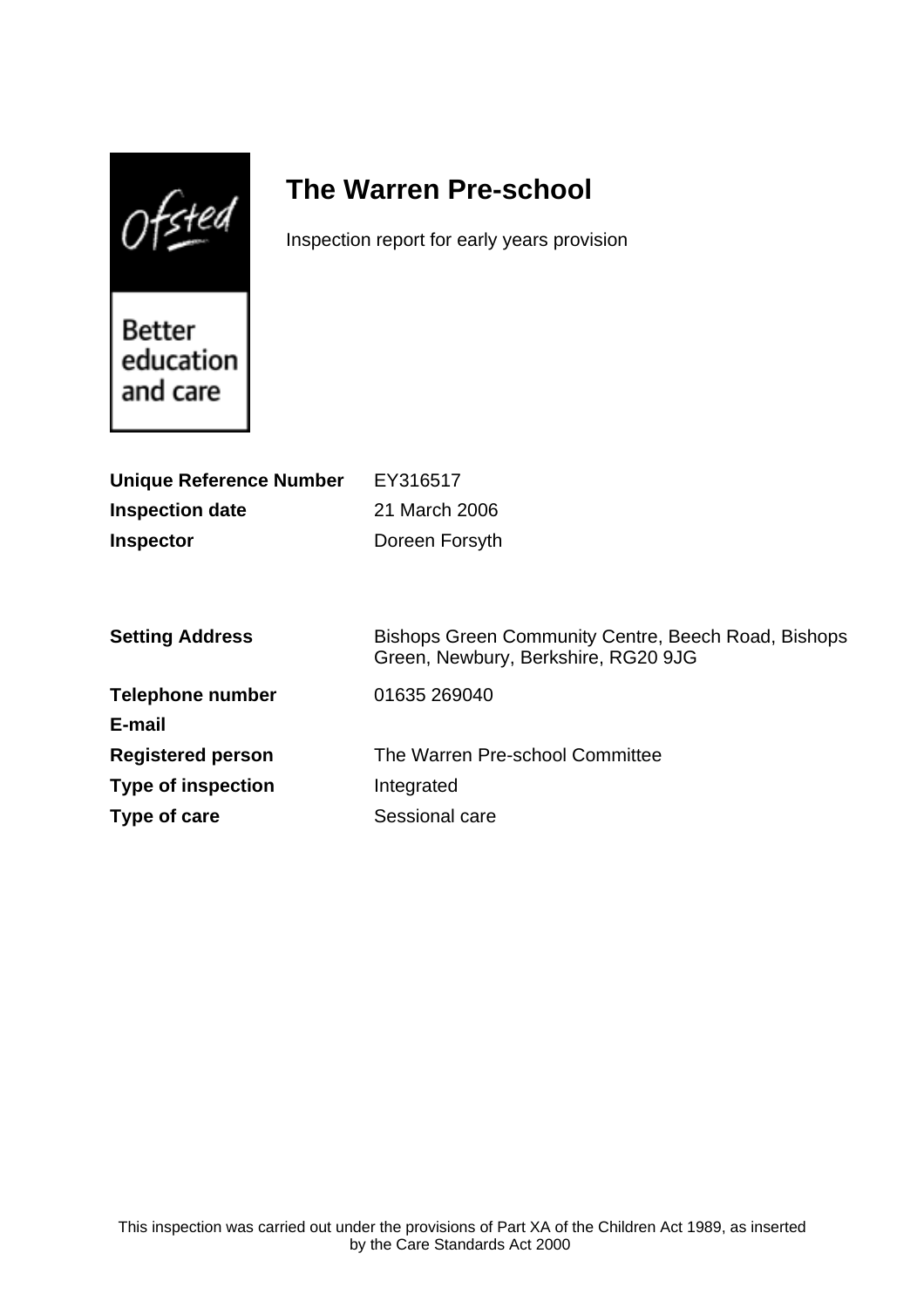## **ABOUT THIS INSPECTION**

The purpose of this inspection is to assure government, parents and the public of the quality of childcare and, if applicable, of nursery education. The inspection was carried out under Part XA Children Act 1989 as introduced by the Care Standards Act 2000 and, where nursery education is provided, under Schedule 26 of the School Standards and Framework Act 1998.

This report details the main strengths and any areas for improvement identified during the inspection. The judgements included in the report are made in relation to the outcomes for children set out in the Children Act 2004; the National Standards for under 8s day care and childminding; and, where nursery education is provided, the Curriculum guidance for the foundation stage.

The report includes information on any complaints about the childcare provision which Ofsted has received since the last inspection or registration or 1 April 2004 whichever is the later.

## **The key inspection judgements and what they mean**

Outstanding: this aspect of the provision is of exceptionally high quality Good: this aspect of the provision is strong Satisfactory: this aspect of the provision is sound Inadequate: this aspect of the provision is not good enough

For more information about early years inspections, please see the booklet Are you ready for your inspection? which is available from Ofsted's website: www.ofsted.gov.uk.

# **THE QUALITY AND STANDARDS OF THE CARE AND NURSERY EDUCATION**

On the basis of the evidence collected on this inspection:

The quality and standards of the care are satisfactory. The registered person meets the National Standards for under 8s day care and childminding.

The quality and standards of the nursery education are satisfactory.

## **WHAT SORT OF SETTING IS IT?**

The Warren Pre-School opened in 1988, and moved to its present premises in 2005. The pre-school operates from the village hall at Bishops Green near Newbury in Berkshire. They have use of a large hall with adjacent children's toilets. There is an enclosed paved and grassed area for outside play.

The setting is registered to care for 26 children aged from 2 to 5 years old. Currently, there are 15 children on roll, 10 of these are in receipt of government funding for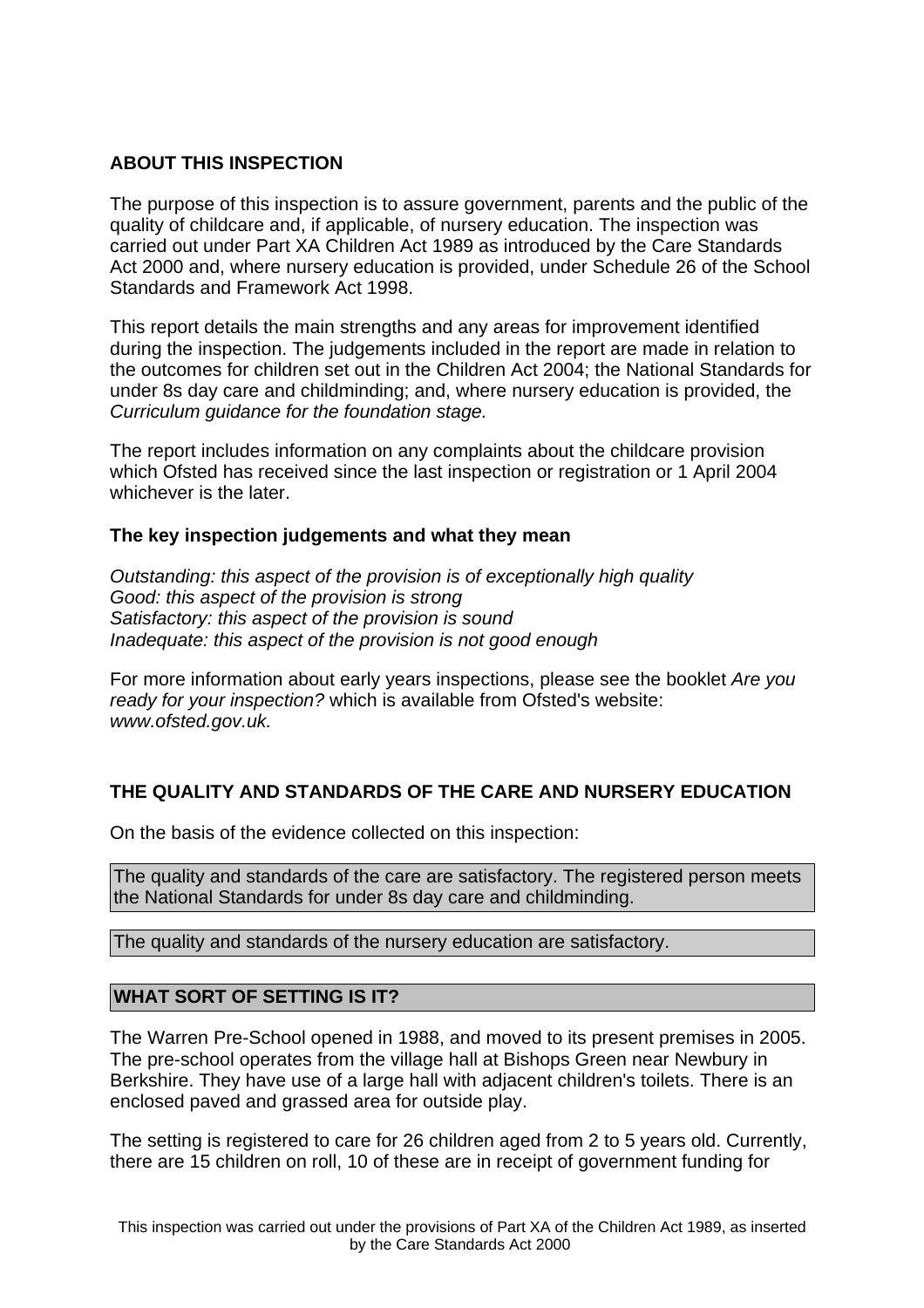nursery education. The setting provides for children with special needs or that speak English as an additional language.

The pre-school is open term time mornings, from 09:30 until 12:30 on Monday and Fridays and from 09:30 until 12:00 on Tuesdays, Wednesdays and Thursdays.

Three full or part time staff work with the children. Of these one has relevant qualifications at level 3. The setting is a member of the Pre-school Learning Alliance.

# **THE EFFECTIVENESS OF THE PROVISION**

## **Helping children to be healthy**

The provision is satisfactory.

At Warren pre-school children are protected from infection and suitably taken care of if they have an accident or become ill because staff follow suitable health and hygiene practices and guidelines. Any accidents, medications administered to children and any special dietary requirements are appropriately recorded. Children are encouraged to practise simple good hygiene practices, for example, they are always reminded to wash their hands before eating or after using the toilet.

Children have a daily snack, this is often biscuits, however, staff are introducing more varied snacks including fresh fruits and vegetables. Children learn about healthy eating and living through their topic work. The children do not have any free access to drinking water while at the setting, if they are thirsty they have to ask a member of staff for a drink. Children can use the book corner bean bags to rest on if necessary.

Children enjoy some suitable physical activity indoors; they confidently bounce on mini trampolines and use balancing resources with skill. They dance and move to music. The setting has a suitable outside play area, but this is not used much in winter months.

#### **Protecting children from harm or neglect and helping them stay safe**

The provision is good.

Children are cared for in a new, very well maintained, light and spacious village hall. Children have easy access to child size toilets and hand washing facilities. The setting is regularly risk assessed; staff ensure the hall is locked and secure when the children are present to protect them. The attached outside play area is well fenced, safe and suitable for children's play. Children learn to keep themselves safe; staff remind children to walk indoors, and to use the play equipment properly.

Children use a good range of resources and equipment, which are safe and suitable for the purpose. The toys are stored in the hall cupboards, but staff have organised the play room and provided shelving and storage trolleys so children can easily access much of the equipment, enabling them to choose what they play with.

Children are well safeguarded because staff understand their role in child protection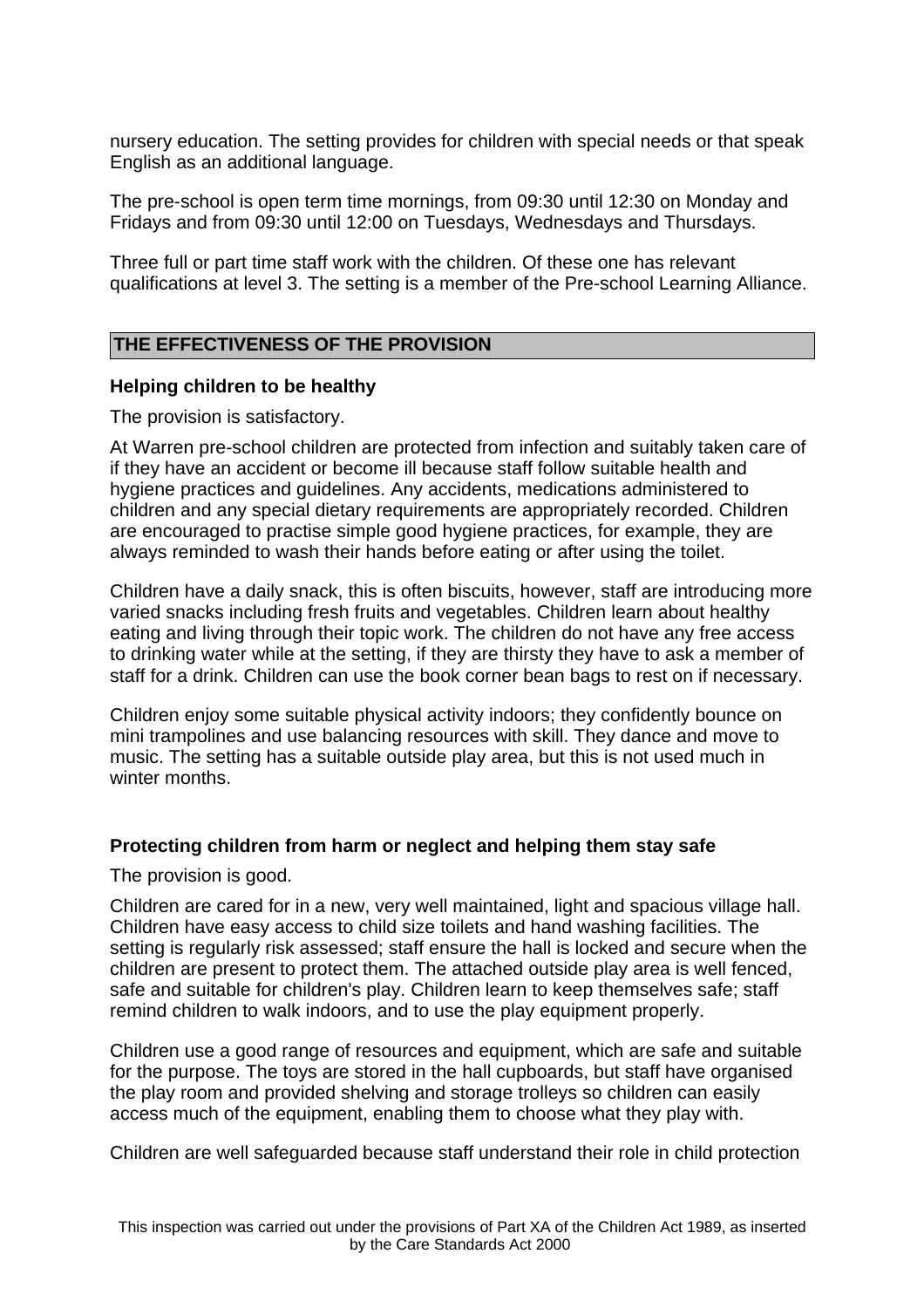and are able to put appropriate procedures in place if necessary.

### **Helping children achieve well and enjoy what they do**

The provision is satisfactory.

Children settle well at the pre-school, they are happy and enjoy their play. They respond well to the adults who are interested in what the children do and say. Children enjoy each other's company and have made some firm friendships. Children take part in a range of activities planned by the staff to help promote children's play and learning.

#### Nursery Education.

Teaching and learning are satisfactory. The play leader has a good understanding of the early learning goals, she undertakes the majority of the daily planning. The play assistants' understanding is more limited. but they confidently help organise activities that promote children's progress in all of the six areas of learning. The setting uses suitable resources to help children learn; the daily sessions are appropriately planned, but sometimes children wait for the next activity for unnecessarily long periods, and then become a little restless.

The daily planning is well organised and is firmly based on the stepping stones towards the early learning goals. The needs of all children including any with special educational needs are considered when staff have their planning meetings. Staff assess and record children's progress, but the information gained from the assessments is not always used to inform the planning. When children first start out onto the stepping stones towards the early learning goals staff do not obtain information from parents about what children know and can do, so they do not have an initial base for staff to build onto, this makes it more difficult to help children to move forward in their learning. Children in the setting that have English as an additional language are helped to learn appropriately.

Children confidently contribute to discussion at group times, they are able to share their thoughts and ideas and put them into words. They play well together, share and co-operate with each other, for example, using the rocking toys or helping to tidy up. Children quickly learn the rules and routines of the setting. They have some opportunities to be independent. Children are able to select some of their own toys and activities, they visit the toilets and wash their hands independently and they help serve each other at snack times. Children learn about their local community through discussion with the adults present and in their topic work when they have visitors, such as a policeman or the local vicar into the setting. They also go for walks in the local area.

Children enjoy listening to stories; they sit well and concentrate appropriately. They learn to link sounds to letters using the letter of the week. Children rapidly learn to recognise their own names, some can confidently write their names and other words and letters. Children learn to count in the daily routines, for example, they can count how many children are present at registration time and are skilfully using numbers to begin to add and subtract.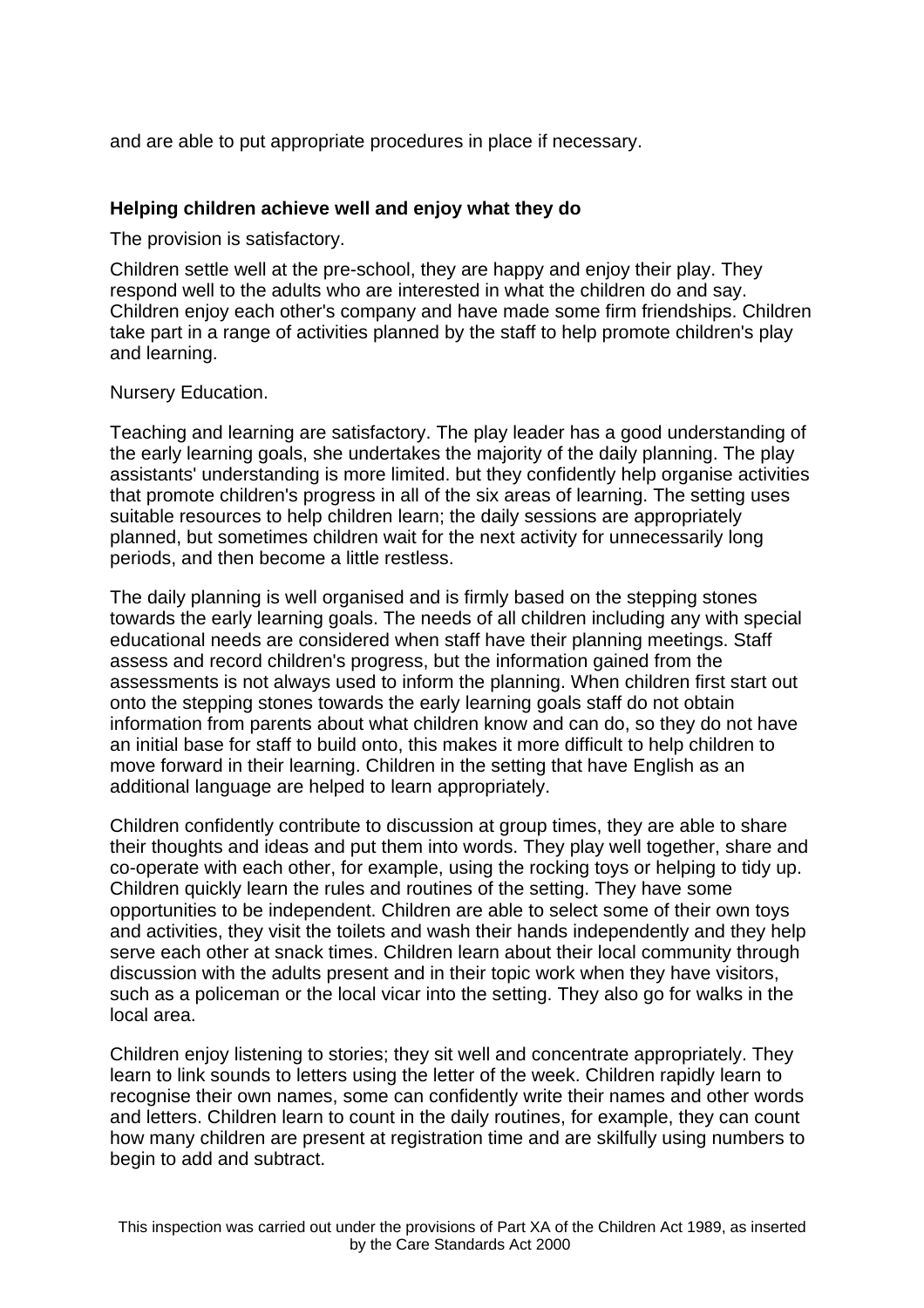Children learn about shape and size, in the story of the 'Very Hungry Caterpillar' they talked about a tiny egg and a very big cocoon.

Children do not have many good opportunities for exploration and investigation, for finding out why things happen and how things work or to learn about the natural world, although they could see a caterpillar in a jar. The pre-school has a computer which the children enjoy using; however, this requires adult support as the computer trolley is too high for the children to easily reach, so they cannot use the computer independently. Children begin to learn about different cultures and diversity, they celebrate festivals, such as Christmas, Diwali, Easter, and Chinese New Year, during the inspection the children were busy making Mother's Day cards.

Children enjoy exploring different media for painting and drawing, such as free painting at the easels or using crayons and chalks. They do not have many opportunities to use other malleable materials, such as sand, water, play dough or clay. Children develop their imagination through role and small world play. They enjoy dancing and moving to music. Children have sufficient opportunities to practise their large muscle movements and some opportunities for using fine muscle control, such as playing with 'tap a shape' or threading; but they do not use many tools, such as scissors on a regular basis, which the majority of children have not yet mastered.

#### **Helping children make a positive contribution**

The provision is good.

Children's social, moral, spiritual and cultural development is fostered well. Children are encouraged to behave appropriately, staff value children's good behaviour and reward the children with stickers and praise; they admire the children's work and acknowledge their achievements. A Special Needs Co-ordinator is in place who monitors and evaluates the progress of any children with special needs. Staff know the children and their families well and endeavour to meet their individual needs. Children use some good resources to reflect different cultures and backgrounds including resources that portray positive images of disability, but the range of books available to children that promote equal opportunities is quite limited.

The partnership with parents and carers is good. Parents have good opportunities to be actively involved in the life of the pre-school and in their children's learning, this contributes to children's sense of well-being and to their development. Parents take turns on the daily rota and serve on the pre-school management committee. They receive regular newsletters which include ideas of activities that parents can do at home with their children, such as find items linked to the letter of the week. The setting gives parents information leaflets which include information about the early learning goals and what their children will learn about. Parents are informed about the assessment records kept on the children and can have regular meetings with their children's key workers to see and discuss the records and their children's progress. However, parents do not have an initial meeting with the key worker, to inform the pre-school what they know about their children's learning.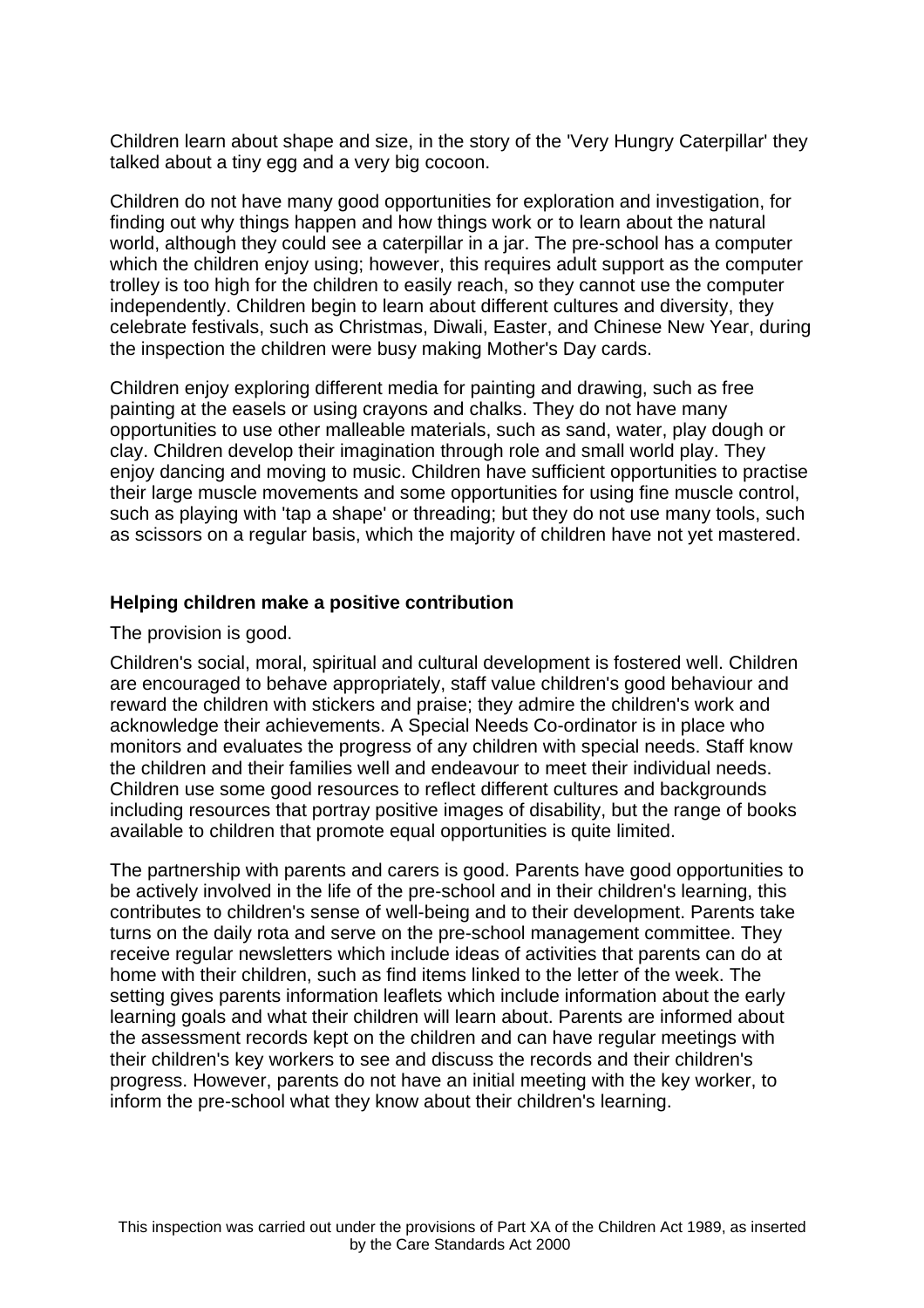# **Organisation**

The organisation is satisfactory.

Overall the provision meets the needs of the range of children for whom it provides. All staff and the committee that have contact with the children are suitably vetted. The play leader is experienced and well qualified; the other staff, although experienced and have attended some training, do not have relevant qualifications. Most staff have current first aid training. The majority of the required documentation, procedures and records that help promote children's health, safety and enjoyment are in place, but the times of staff and children's attendance is not recorded, and parent's written permission for staff to obtain emergency medical assistance is not in place. The setting provides a good adult:child ratio which helps to ensure children's care, learning and play are positively supported.

The leadership and management of the setting is satisfactory. There is a voluntary committee which supports the pre-school staff and helps manage the organisation of the pre-school. The chairperson is often in the setting when she is able to monitor the provision offered. Staff are encouraged to train, but there are no systems in place, apart from informal discussion, to monitor and support staff development, to monitor and evaluate the education provision and the parents satisfaction or to identify any strengths and weaknesses in the provision. The pre-school leader is dedicated to the setting and works towards continuous improvement with support from the staff.

## **Improvements since the last inspection**

Not applicable.

# **Complaints since the last inspection**

There have been no complaints made to Ofsted since the last inspection. The provider is required to keep a record of complaints made by parents, which they can see on request. The complaints record may contain complaints other than those made to Ofsted.

# **THE QUALITY AND STANDARDS OF THE CARE AND NURSERY EDUCATION**

On the basis of the evidence collected on this inspection:

The quality and standards of the care are satisfactory. The registered person meets the National Standards for under 8s day care and childminding.

The quality and standards of the nursery education are satisfactory.

## **WHAT MUST BE DONE TO SECURE FUTURE IMPROVEMENT?**